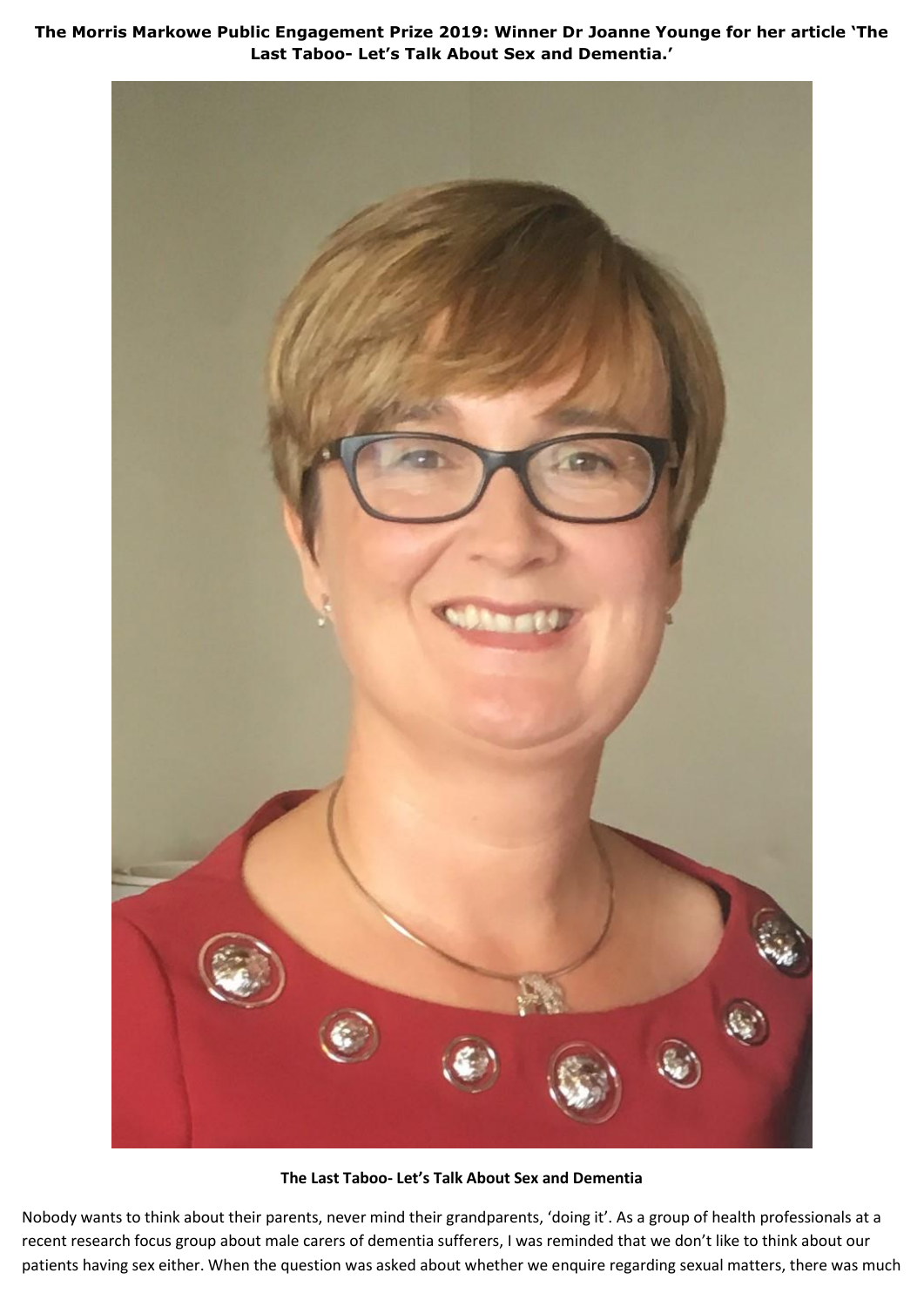foot shuffling, averted gazes and mumbling about not wanting to embarrass patients or carers, and not knowing what to do with the information. The anxiety of opening that hornet's nest was palpable and we became a gaggle of awkward, giggly teenagers.

The only time sex gets mentioned is when it becomes a problem- a referral for 'sexually inappropriate behaviour' in a care home, which needs supressed e.g. unwanted touching of residents or staff, stripping or masturbation in public areas or, worse still, being in flagrante delicto!

But is it always 'sexually inappropriate behaviour', or is it society and professionals wanting older, particularly sick, people to conform to stereotypes? Society views older people as less attractive and sexual- older female actors find it more difficult to gain employment and 'When I'm 64' by the Beatles tells of the limited life expected for older people. Despite this, older people do have sex, as demonstrated by the increasing rates of sexually transmitted diseases in older adults, including new diagnoses of HIV in one European study covering 31 countries. One large Swedish study of 70 year olds, which excluded people with dementia, found that both the quantity and quality of sex improved over a 30 year period and that participants considered it a natural part of later life, so the study recommended that sexual health for older people should form part of medical care and education.

Netflix hit 'Grace and Frankie' staring 81y Jane Fonda and 79y Lily Tomlin has been trying to smash ageist stereotypes, dealing with issues of sexuality including same sex relationships and use of vibrators by older adults. It is no surprise that the series was devised by Baby Boomer Marta Kauffman of 'Friends' fame. The Baby Boomers have been turning 65y since 2011 and they have been known for both causing and being effected by social change, including having more liberal views regarding sexuality, alcohol or drugs and living through the advent of TV, civil rights movements, Beatlemania and rock and roll. These are the new cohort of people at risk of either developing dementia or becoming the carer of a partner with dementia and represent a demographic tsunami, both in terms of numbers and the likely different expectations, including regarding sexuality, than the previous so-called Silent Generation.

As doctors, we focus mainly on the concerns raised by others regarding the small number of patients with dementia for whom sexual behaviour has become a problem. Often a person with dementia is expressing normal sexual urges, but the context is wrong e.g. if they misidentify someone else as their partner or if they think they are in the privacy of their own home rather than the care home, where masturbating may well be frowned upon. Children become embarrassed and partners can be left devastated that they have been 'cheated' or that their loved one has been 'taken advantage of' by another resident. Issues of capacity to be able to consent are difficult and vulnerable adult policies are there to help protect people with dementia from exploitation, sexual or otherwise, but it should not be assumed that people with dementia lack capacity to maintain or form new sexual relationships. In some cases, care homes can be risk averse with incident forms being completed for a simple hug or hand-holding, which caused no distress to either party. At other times, behaviour is misinterpreted by others as being sexual e.g. stripping off when too warm or touching genitals due to painful infection.

Dementia changes the fabric of a relationship as it progresses- a lover becomes an exhausted carer, but both parties still have the need for comfort, closeness, affection and intimacy. If we overlook asking about sex, there may be missed opportunities to help resolve early problems and misinterpretations about whether sex can continue after diagnosis (and there is no reason why not, especially in the early stages, when it may actually be a source of normality in the relationship) and also to educate regarding STD prevention. In the later stages, discussion can help a partner to understand that 'conjugal rights' no longer apply.

One of the worst difficulties I have encountered is when a person with dementia no longer recognises their partner and spurns their affection, sometimes aggressively. The rejection felt by that partner is often palpable. They are left to mourn the loss of their sexual relationship, whilst trying to provide care to the best of their ability and having their own sexual needs unmet, or dealing with the guilt of meeting them elsewhere. Another difficult issue for partners is when dementia impacts the frontal area of the brain responsible for impulse control, which can result in hypersexual behaviour and increased demands and stress on the partner. Often this is not mentioned until it becomes unbearable for the partner, so asking about sexual changes early may prevent a crisis developing.

Patient organisations such as the Alzheimer's Society offer very helpful guidance on dealing with sexual and intimacy issues, including ways to adapt to the changing relationship. Even if a person with dementia is no longer able to consent to sex, they still have needs for closeness and this can be achieved by hugs, massage and holding hands, as appropriate. Dementia care planning should include sexual needs and it is good that Trusts are starting to develop relevant policies to allow people with dementia privacy for intimacy, either alone or with a partner, in care facilities; however, it may take a while for society's